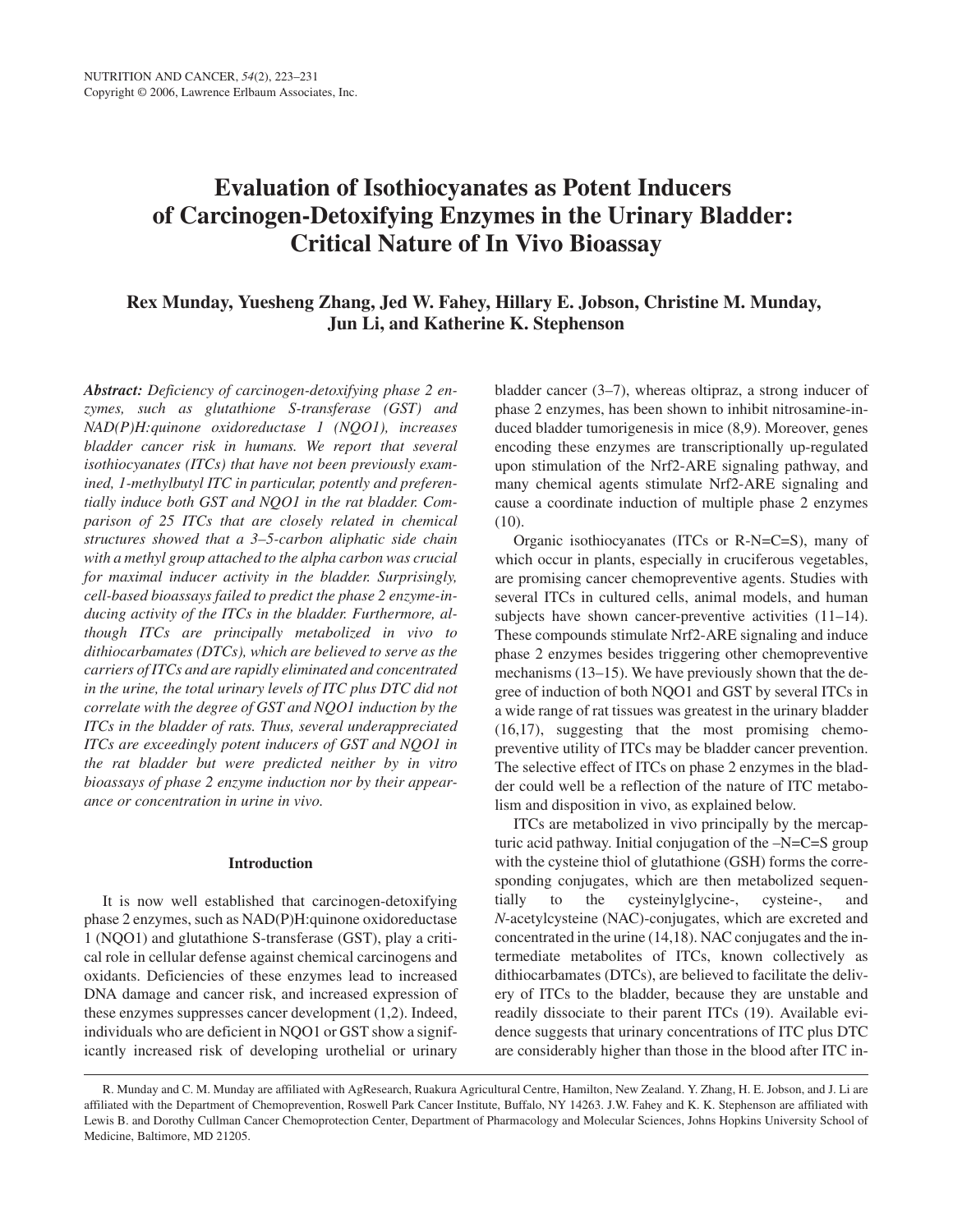gestion so that the bladder is the organ that may receive the greatest exposure to ITCs (20). For example, Bollard et al. reported that the 14C contents in the bladders of male F344 rats were 14–18 times that in the liver and kidney after a single oral dose of  $[$ <sup>14</sup>C] allyl ITC (21).

Although ITCs seem to be selectively delivered to the bladder, it was not known if the urinary ITC plus DTC level is a biomarker of induction of phase 2 enzymes by these compounds in the bladder in vivo. Moreover, cell-based assays, which are more rapid and less expensive than animal studies, have been widely used to screen inducers of phase 2 enzymes (22–25). However, it was not known if the activity of an ITC in inducing phase 2 enzymes in cultured cells in vitro predicts its activity in the bladder in vivo. Answers to these questions are of critical importance to our effort to identify and develop ITCs for bladder cancer prevention. In the present study, we have attempted to address these questions by examining 25 ITCs, which are closely related in chemical structure. During the course of our study, we also identified a number of exceedingly potent inducers of phase 2 enzymes in the bladder.

#### **Materials and Methods**

#### **Chemicals**

Ethyl-, *n*-propyl-, *iso*-propyl-, allyl-, *n*-butyl-, *iso*-butyl-, *tert*-butyl-, *n*-pentyl-, *n*-hexyl-, *n*-heptyl-, *n*-octyl-, *n*-nonyl-, *n*-decyl- and *n*-dodecyl-ITC were purchased from Lancaster Synthesis (Morecambe, UK). Methyl-, *sec*-butyl-, 1-methyl butyl-, 3-methylbutyl-, and 1-ethylpropyl-ITC were synthesized by the general method of Li et al. (26). 2-Methylbutyland 1,3-dimethylbutyl-ITC were synthesized by the thiophosgene method as described by Drobnica et al. (27). 1-Methylallyl- and but-2-enyl-ITC were synthesized by the method of Kjaer et al. (28), 2-methylallyl ITC by the method of Bruson and Eastes (29), and but-3-enyl ITC by the method of Kjaer and Jensen (30).

## **Cell Culture, ITC Treatment, and Assays of GST and NQO1**

Three cell lines were used: rat bladder carcinoma NBT-II cells, human bladder carcinoma UM-UC-3 cells, and murine hepatoma Hepa1c1c7 cells. The source and culture of these cells have been previously reported (31–33). All ITCs were dissolved in acetonitrile (ACN), and the final ACN concentration in the culture medium was 0.1% or less (vol/vol).

To determine the effect of an ITC on GST and/or NQO1 in NBT-II cells or UM-UC-3 cells, approximately  $1 \times 10^6$  cells were grown in a 10-cm dish with 10 ml medium for 48 h and then incubated in fresh medium with an ITC at the desired concentrations for 24 h. At the end of ITC treatment, cells were harvested as pellets by trypsinization and centrifugation. Cell lysates were prepared by mixing each cell pellet with 200 µl digitonin solution [0.08% in 2 mM ethylenediamine tetra-acetic acid (EDTA), pH 7.8] and incu-

bating the mixture at 37°C for 10 min, followed by gentle shaking for 15 min at room temperature. In the case of NBT-II cells, the lysates were further sonicated to complete cell lysis. All lysates were then centrifuged at 9,500 *g* at 4°C in a microfuge, and the supernatant portions were used for enzyme analysis. The GST activity (1-chloro-2,4-dinitrobenzene as substrate) and NQO1 activity (menadione as substrate) in cell lysates were determined as previously reported (34).

Only NQO1 was measured in Hepa1c1c7 cells, which were grown in 96-well plates  $(1 \times 10^4 \text{ cells/well})$  for 24 h and then exposed to an ITC in fresh medium (200 µl/well) at the desired concentrations for 48 h. At the end of ITC treatment, NQO1 activity (menadione as substrate) was determined as previously reported (22,33).

#### **Animals**

Female Sprague-Dawley rats (11–12 weeks of age) from the Ruakura (New Zealand) colony were randomly allocated to treatment groups. For the study on the effect of ITCs on tissue enzyme activities, the rats were housed in solid bottomed cages containing bedding of softwood shavings, and for the experiment on urinary excretion of ITCs, they were maintained in metabolism cages. In both situations, the rats were allowed free access to food (Laboratory Chow, Sharpes Animal Feeds, Carterton, NZ) and water. The room temperature was maintained at 21–23°C under a 12-hr light/dark cycle.

#### **Assay of Tissue NQO1 and GST Activities of ITC-Treated Rats**

Freshly prepared solutions of the 25 ITCs in soybean oil were administered by oral intubation to groups of 5 rats at a dose of 250 µmol/kg/day for 5 days. A further group of rats received vehicle alone. On the sixth day, the rats were killed by carbon dioxide inhalation. Tissues were dissected out and stored at –80°C before analysis. The tissue samples were weighed and then homogenized in ice-cold 0.2% Triton X-100 using a Polytron tissue homogenizer. The homogenates were centrifuged at 12,000 *g* for 20 sec, and the supernatants assayed at 25°C for NQO1 by the 2,6-dichlorophenol indophenol method of Ernster (35) and for GST by the method of Habig et al. (36), using 1-chloro-2,4-dinitrobenzene as substrate. Enzyme activities were calculated as international units per gram of tissue. The NQO1 activities in the rat tissues and the cell lines were assayed with different substrates for purpose of comparison with previously obtained results of ITCs.

## **Measurement of Urinary Excretion of ITC Plus DTC in Rats**

Groups of 5 rats were given a single dose of 25 or 250 µmol/kg of 1-methylbutyl ITC (MBITC), allyl ITC (AITC), or *n*-decyl ITC (DITC) by oral intubation as a solution in soybean oil. Urine was collected over two consecutive 24-h peri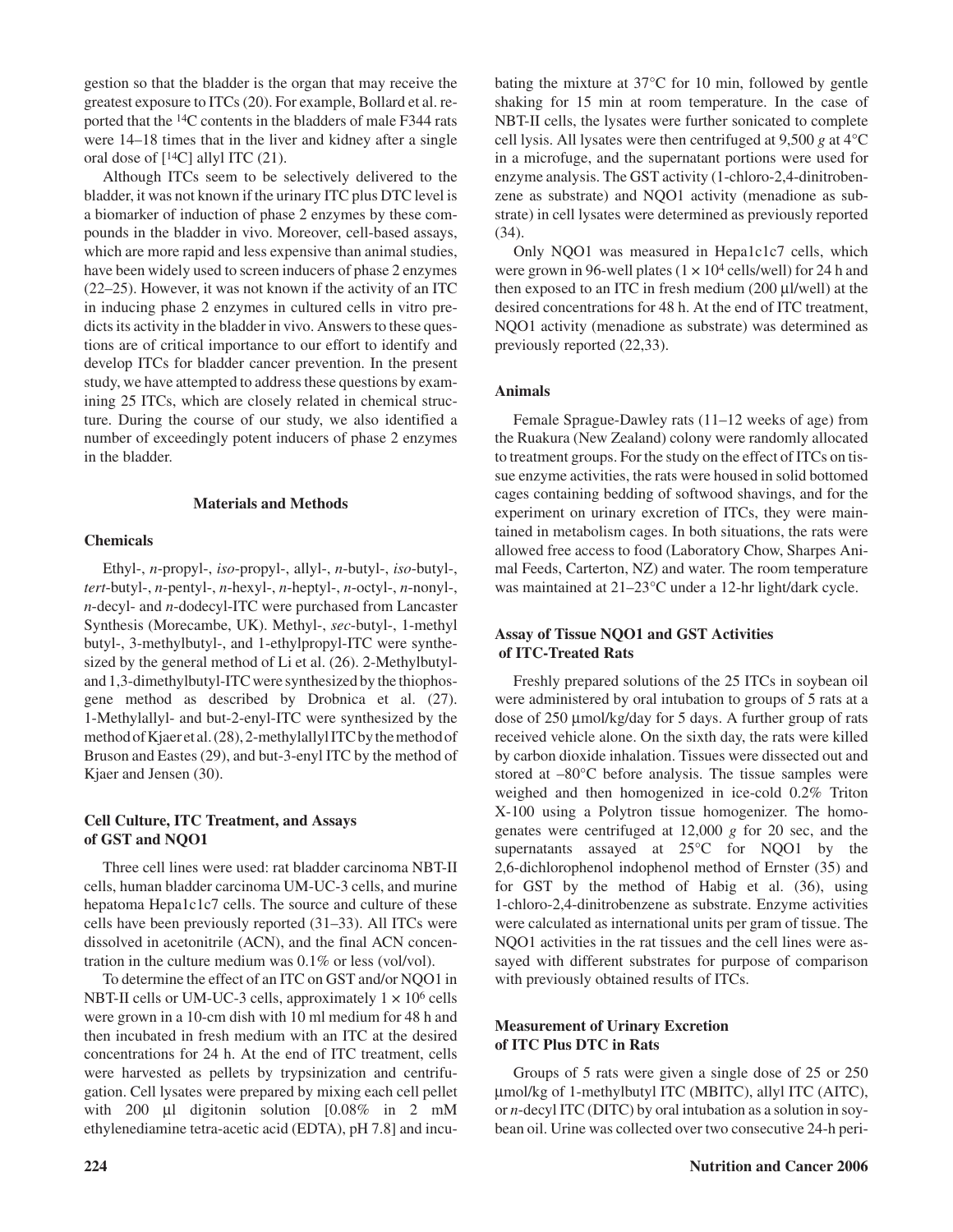ods and stored frozen at –80°C until analysis. Total urinary concentrations of ITC plus DTC were determined using the cyclocondensation assay (reaction with 1,2-benzenedithiol) (37), as described by Shapiro et al. (38). This assay measures the sum total of ITCs and their DTC metabolites, but provides no information on the identity of individual compounds. Because urine is the principal ITC disposal route, this assay has been found to be an excellent tool for determining human exposure to ITCs based on the measurement of total urinary ITC plus DTC levels (38–40).

#### **Statistical Analysis**

Statistical significance was tested by analysis of variance, followed by the Student-Newman-Keuls multiple comparisons test using Instat 2.04a software (GraphPad, San Diego, CA).

#### **Results**

## **ITCs Displayed Considerable Variability in Inducing Phase 2 Enzymes in the Bladder In Vivo**

We recently showed that oral administration of AITC (compound 11) led to dose-dependent induction of both GST and NQO1 in the rat bladder (16). In the present study, we compared the inducer activity of AITC with 24 analogs that are closely related to one another in chemical structure (Table 1). The rats were dosed by oral intubation with each ITC at 250 µmol/kg body weight daily for 5 days. This relatively high dose was selected to obtain a clear distinction of the inductive activity of the different compounds. There were no significant differences among the test and control groups with regard to body weight or bladder weight, and the animals remained in good health throughout the experiment. It is also noteworthy that when AITC was previously tested at up to 200 µmol/kg in the same strain of rats, the induction of both GST and NQO1 in rat bladder and other tissues increased dose dependently (16). The results with the 25 ITCs are shown in Fig. 1 and can be summarized as follows: 1) every ITC induced NQO1 to higher levels than GST, but the ITC that was a better inducer of NQO1 was not necessarily a better inducer of GST; 2) the induction of NQO1 and GST by different ITCs differed by factors of nearly 8 and 6 respectively, with MBITC (compound 1) and *tert*-butyl ITC (compound 25) being the most and least effective inducers respectively; 3) ITCs that contain a side chain of 3–5 carbons with a methyl group attached to the alpha carbon, including MBITC, 1,3-dimethylbutyl ITC, 1-methylallyl ITC, and *sec*-butyl ITC, were the most potent inducers, and the inducer activity of an ITC decreased as the carbon number of its side chain decreased or increased, or when two methyl groups were attached to the alpha carbon; and 4) the presence of an alkene group did not affect the inducer activity of the compound.

### **Table 1.** Name and Chemical Structure of Isothiocyanates (ITCs)

|                                                     | CH <sub>3</sub>                                                                                                             |
|-----------------------------------------------------|-----------------------------------------------------------------------------------------------------------------------------|
| 1. 1-Methylbutyl ITC (MBITC)                        | $CH3$ -(CH <sub>2</sub> ) <sub>2</sub> -CH-N=C=S                                                                            |
| 2. 1-Methylallyl ITC                                | CH <sub>3</sub><br>$CH2=CH-CH-N=C=S$                                                                                        |
| 3. sec-Butyl ITC                                    | CH <sub>3</sub><br>$CH3 - CH2 - CH-N = C = S$                                                                               |
| 4. 1,3-Dimethylbutyl ITC<br>5. <i>n</i> -Pentyl ITC | CH <sub>3</sub><br>CH <sub>3</sub><br>$CH3$ -CH-CH <sub>2</sub> -CH-N=C=S<br>$CH_3$ -(CH <sub>2</sub> ) <sub>4</sub> -N=C=S |
| 6. 3-Methylbutyl ITC                                | CH <sub>3</sub><br>$CH3-CH-(CH2)2-N=C=S$                                                                                    |
| 7. iso-Butyl ITC                                    | CH <sub>3</sub><br>$CH3-CH-CH2-N=C=S$                                                                                       |
| 8. 2-Methylbutyl ITC                                | CH <sub>3</sub><br>$CH3 - CH2 - CH - CH2 - N = C = S$                                                                       |
| 9. 1-Ethylpropyl ITC                                | CH <sub>2</sub> CH <sub>3</sub><br>$CH3 - CH2 - CH-N = C = S$                                                               |
| 10. $n$ -Butyl ITC                                  | $CH_3$ -(CH <sub>2</sub> ) <sub>3</sub> -N=C=S                                                                              |
| 11. Allyl ITC (AITC)                                | $CH2=CH-CH2-N=C=S$                                                                                                          |
| 12. 2-Methylallyl ITC                               | CH3<br>$CH2=C-CH2-N=C=S$                                                                                                    |
| 13. <i>iso</i> -Propyl ITC                          | CH3<br>$CH3-CH-N=CS$                                                                                                        |
| 14. But-3-enyl ITC                                  | $CH2=CH-(CH2)2-N=CS$                                                                                                        |
| 15. <i>n</i> -Propyl ITC                            | $CH_3$ -(CH <sub>2</sub> ) <sub>2</sub> -N=C=S                                                                              |
| 16. But-2-enyl ITC                                  | $CH3$ -CH=CH-CH <sub>2</sub> -N=C=S                                                                                         |
| 17. Ethyl ITC                                       | $CH_3$ -CH <sub>2</sub> -N=C=S                                                                                              |
| 18. Methyl ITC                                      | $CH3-N=C=S$                                                                                                                 |
| 19. <i>n</i> -Heptyl ITC                            | $CH3$ -(CH <sub>2</sub> ) <sub>6</sub> -N=C=S                                                                               |
| 20. <i>n</i> -Hexyl ITC                             | $CH_3$ -(CH <sub>2</sub> ) <sub>5</sub> -N=C=S                                                                              |
| 21. <i>n</i> -Octyl ITC                             | $CH_3$ -(CH <sub>2</sub> ) <sub>7</sub> -N=C=S                                                                              |
| 22. <i>n</i> -Decyl ITC (DITC)                      | $CH_3$ -(CH <sub>2</sub> ) <sub>9</sub> -N=C=S                                                                              |
| 23. <i>n</i> -Nonyl ITC                             | $CH3$ -(CH <sub>2</sub> ) <sub>8</sub> -N=C=S                                                                               |
| 24. <i>n</i> -Dodecyl ITC                           | $CH_3$ - $(CH_2)_{11}$ -N=C=S                                                                                               |
| 25. <i>tert</i> -Butyl ITC                          | CH <sub>3</sub><br>$CH3-CH-N=C=S$<br>CH <sub>3</sub>                                                                        |

## **Cell-Based In Vitro Bioassays of ITCs Did Not Predict Their Activity in Inducing GST and NQO1 in the Bladder In Vivo**

Cultured cells have frequently been used to screen inducers of phase 2 enzymes, as these assays are less time-consuming and much less expensive than animal experiments. We wondered how the ITCs previously described might affect these enzymes in cultured cells. We first evaluated the 25 ITCs in NBT-II cells, a rat bladder epithelial cancer cell line. Cells were treated with each ITC at 3.75, 7.5, and 15 µM for 24 h and then assessed for induction of GST and NQO1. Higher ITC concentrations were not used due to cytotoxicity (results not shown). As shown in Fig. 2: 1) both GST and NQO1 in these cells had a very limited response range, that is, maximal enzyme induction by an ITC ranging from increases of 16% to 79% over control GST and 17% to 120% over control NQO1; 2) there was little correlation between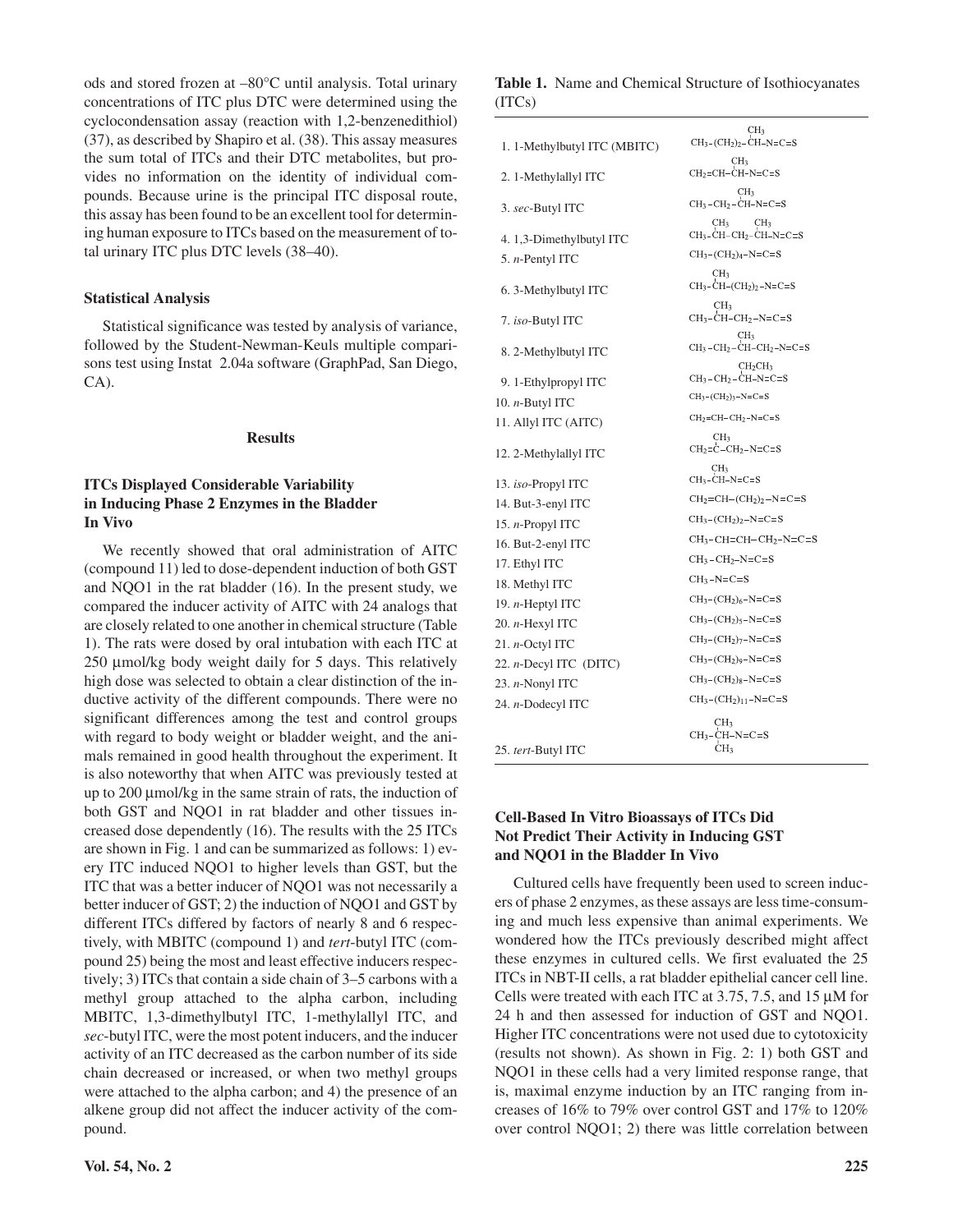

ITCs (see Table 1 for name and chemical structure)

**Figure 1.** Induction of glutathione S-transferase (GST) and NAD(P)H:quinone oxidoreductase 1 (NQO1) in rat bladder by isothiocyanates (ITCs). Each rat was dosed by oral intubation with an ITC at 250 µmol/kg body weight daily for 5 days. The rats were killed 24 h after the last dose, and the bladders were removed and assessed for specific activity of NQO1 ( $\blacksquare$ ) and GST ( $\Box$ ). The results are expressed as the ratio of specific enzyme activity (the activity in ITC-treated bladder is divided by that in vehicle-treated bladder). Each value is a mean  $\pm$  SD ( $n = 5$ ).

the rank order of the inducer activities of the ITCs in the bladder (Fig. 1) and the rank order of those in NBT-II cells; and 3) the ITCs that were the most effective inducers of GST and NQO1 in the bladder in vivo, including MBITC, 1,3-dimethylbutyl ITC, and 1-methylallyl ITC, behaved at best as mediocre inducers in NBT-II cells, whereas but-2-enyl ITC, but-3-enyl ITC, and methyl ITC, which were only moderate inducers in vivo, were the most effective inducers in cultured NBT-II cells.

To rule out a cell-specific effect, 14 ITCs, which span the range of activities reported in Fig. 1 and Fig. 2, were also tested for induction of NQO1 at the same concentrations in both UM-UC-3 cells (a human bladder epithelial cancer cell line) and Hepa 1c1c7 cells (a mouse hepatoma cell line). The latter cells have been widely used to screen for inducers of phase 2 enzymes (25). The inducer activities of the majority of the 14 ITCs were similar between the two cell lines and to those in NBT-II cells, except for DITC (compound 22) and *n*-dodecyl ITC (compound 24), both of which were particularly effective inducers in Hepa 1c1c7 cells, elevating NQO1 more than 3 and 4 times, respectively (Fig. 3).

We must thus conclude that 1) cell-based (in vitro) bioassays are not reliable predictors of the potencies of ITCs to induce phase 2 enzymes in the bladder (in vivo) and 2) the ITC inducer potency may be cell line-specific when evaluated using in vitro bioassays.

## **Urinary ITC Excretion Levels Did Not Correlate With the Degree of Phase 2 Enzyme Induction in the Bladder**

As mentioned earlier, ITCs are almost exclusively excreted and concentrated in the urine as DTCs, and urinary excretion levels of ITC plus DTC, as measured by the cyclocondensation assay, have been shown to be an excellent biomarker of human exposure to ITCs from cruciferous vegetables. We measured the urinary excretion levels of 3 representative ITCs, MBITC, AITC, and DITC, which differed sharply in their ability to induce GST and NQO1 in the bladder in vivo (Fig. 1). The rats received a single dose of ITC by oral intubation at 25 or 250 µmol/kg body weight, and two consecutive 24-h urine samples were collected from each rat immediately thereafter. There was a dose-dependent urinary excretion of ITC plus DTC for each of the 3 ITCs evaluated (Table 2), and urinary elimination was largely completed within the first 24 h after dosing. However, the three ITCs showed markedly different urinary excretion levels of ITC plus DTC, in the following order: AITC > MBITC > DITC. For example, when the rats were dosed with each ITC at 250 µmol/kg body weight, 33.6% of MBITC dosed, 83.0% of AITC dosed, and 7.2% of DITC dosed were detected in the first 24 h urine, respectively. Moreover, the most striking finding was that the total urinary ITC plus DTC concentrations during the first 24 h, especially in the case of AITC, were astonishingly high. After dosing the rats with 25 and 250 µmol ITC/kg, total ITC plus DTC concentrations in the first 24 h urine samples were 250.8 and 1,388.8µM (MBITC), 360.3 and 4,212.5 µM (AITC), and 47.1 and 483.0 µM (DITC), respectively. These results confirm that the bladders, in particular their lumenal epithelia, were exposed to very high concentrations of ITC plus DTC when the rats were dosed at 250 µmol ITC/kg.

More importantly, our results showed that the total urinary ITC plus DTC levels of the three ITCs were not correlated with their ability to induce GST and NQO1 in the bladder. The activities of GST and NQO1 in the bladder were increased 437% and 686% respectively by MBITC, but only 181% and 301% respectively by AITC (Fig. 1). However, the 24-h urinary ITC plus DTC concentration following oral administration of 250 µmol MBITC/kg was 1,388.8 µM, only 33% of that  $(4,212.5 \mu M)$  following the same AITC dose. Moreover, the total 24-h urinary ITC plus DTC following an oral dose of  $250 \mu \text{mol}$  DITC/kg was  $483.0 \mu \text{M}$ , which was 11.5% of that of AITC, but the induction of GST and NQO1 by DITC was 38.8% and 48.4% of those by AITC, respec-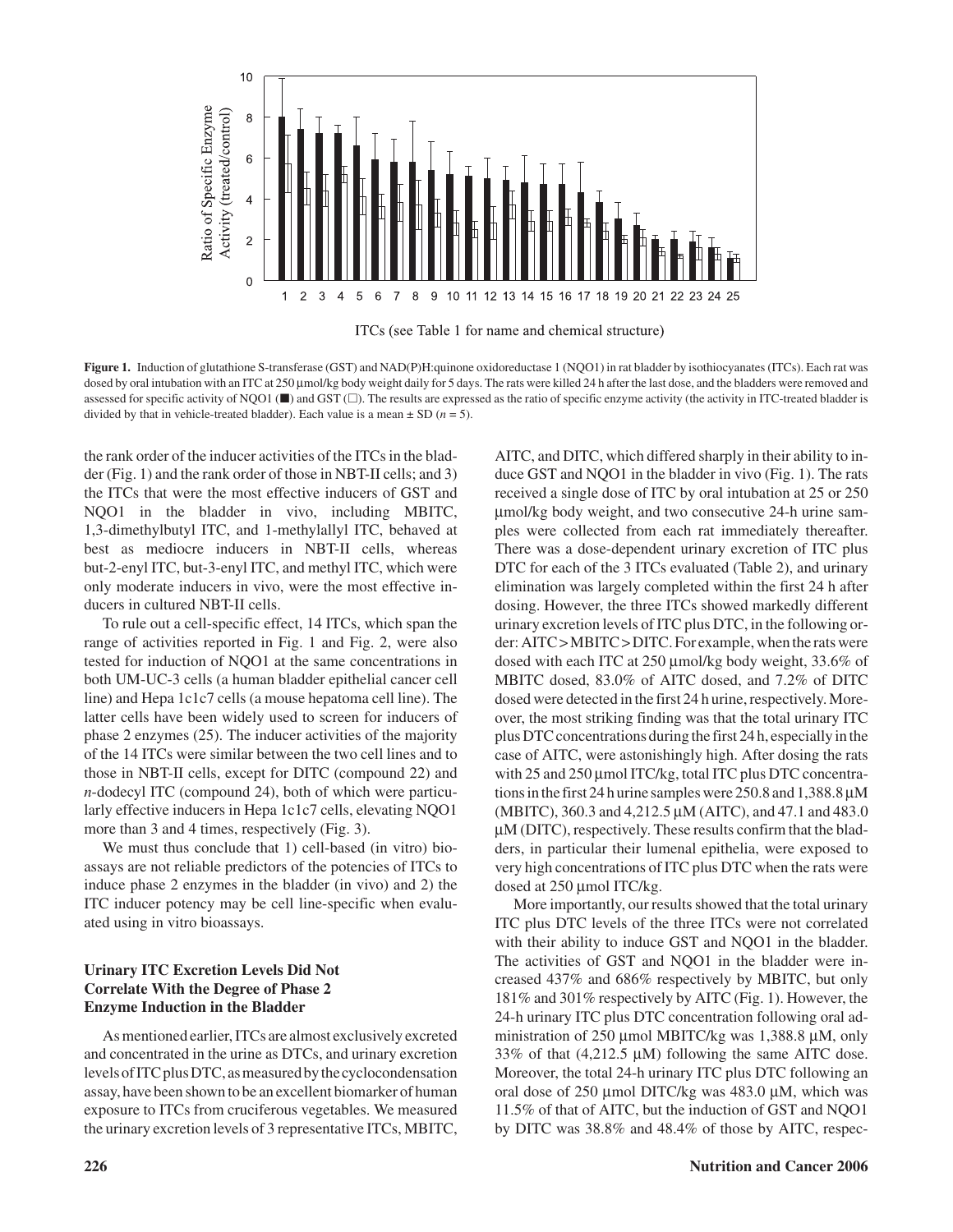

ITCs (see Table 1 for name and chemical structure)

**Figure 2.** Induction of glutathione S-transferase (GST) and NAD(P)H:quinone oxidoreductase 1 (NQO1) in NBT-II cells. Approximately  $1 \times 10^6$  cells were grown in a 10-cm dish for 48 h and then incubated with each isothiocyanate (ITC) at 3.75  $\mu$ M ( $\Box$ ), 7.5  $\mu$ M ( $\Box$ ), or 15  $\mu$ M ( $\Box$ ) for 24 h. Cells were then harvested and lysed for determination of GST and NQO1 activities. The results are expressed as mean  $\pm$  SD ( $n = 3$ ).



ITCs (see Table 1 for name and chemical structure)

**Figure 3.** Induction of NAD(P)H:quinone oxidoreductase 1 (NQO1) by isothiocyanates (ITCs) in UM-UC-3 cells and Hepa1c1c7 cells. The culture of UM-UC-3 cells, their treatment with ITCs, and enzyme analysis are the same as with NBT-II cell (Fig. 2). Hepa1c1c7 cells were grown in 96-well plates (1 × 10<sup>4</sup>) cells/well) for 48 h and then incubated with each ITC for 24 h at 3.75  $\mu$ M ( $\square$ ), 7.5  $\mu$ M ( $\square$ ), or 15  $\mu$ M ( $\square$ ) before determination of NQO1 activity. Each value is a mean  $\pm$  SD ( $n = 3$ ).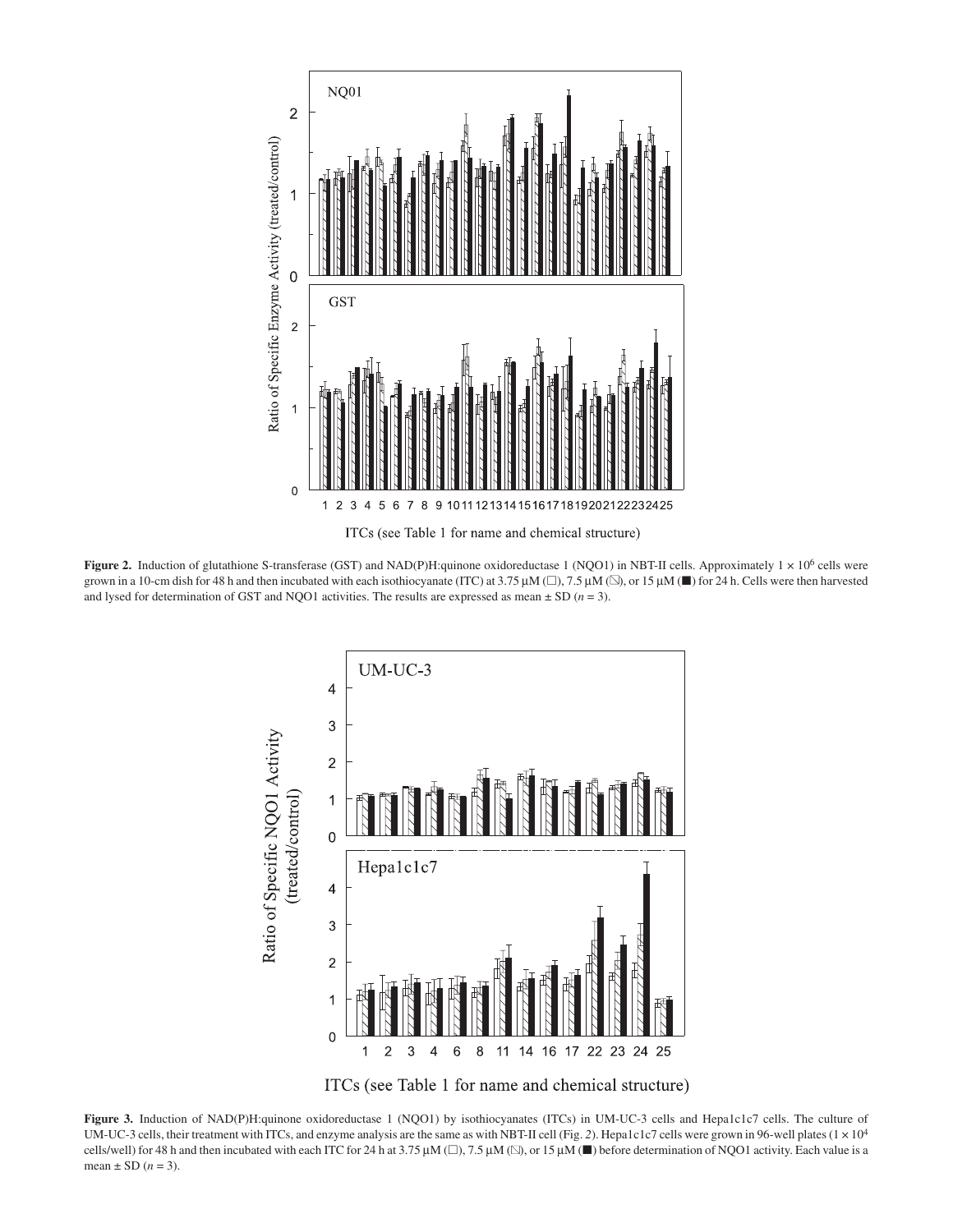|  | <b>Table 2.</b> Urinary Excretion of Orally Administered ITCs in Rats <sup><i>a,b</i></sup> |  |  |  |
|--|---------------------------------------------------------------------------------------------|--|--|--|
|  |                                                                                             |  |  |  |

| <b>ITC</b>   | <b>ITC</b> Dose<br>$(\text{umol/kg b.w.})$ |                                                |                                       | Urinary ITC Plus DTC      |            |  |
|--------------|--------------------------------------------|------------------------------------------------|---------------------------------------|---------------------------|------------|--|
|              |                                            | Urine Collection Period<br>Post-ITC Dosing (h) | <b>Total Urine</b><br>Volume $(ml)^c$ | Concentration<br>$(uM)^c$ | % Recovery |  |
| <b>MBITC</b> | 25                                         | $0 - 24$                                       | $13.6 \pm 2.7$                        | $250.8 \pm 32.4$          | 53.9       |  |
|              |                                            | $25 - 48$                                      | $14.0 \pm 2.8$                        | $5.5 \pm 2.6$             | 1.1        |  |
|              | 250                                        | $0 - 24$                                       | $15.5 \pm 2.4$                        | $1388.8 \pm 245.9$        | 33.6       |  |
|              |                                            | $25 - 48$                                      | $15.2 \pm 2.9$                        | $53.0 \pm 16.9$           | 1.3        |  |
| <b>AITC</b>  | 25                                         | $0 - 24$                                       | $12.9 \pm 2.6$                        | $360.3 \pm 125.9$         | 69.9       |  |
|              |                                            | $25 - 48$                                      | $12.9 \pm 3.0$                        | $2.6 \pm 1.6$             | 0.6        |  |
|              | 250                                        | $0 - 24$                                       | $11.5 \pm 2.8$                        | $4212.5 \pm 581.6$        | 83.0       |  |
|              |                                            | $25 - 48$                                      | $12.1 \pm 3.6$                        | $29.9 \pm 8.8$            | 0.6        |  |
| <b>DITC</b>  | 25                                         | $0 - 24$                                       | $15.0 \pm 3.8$                        | $47.1 \pm 13.4$           | 10.8       |  |
|              |                                            | $25 - 48$                                      | $14.9 \pm 3.1$                        | $1.4 \pm 0.4$             | 0.3        |  |
|              | 250                                        | $0 - 24$                                       | $10.0 \pm 2.1$                        | $483.0 \pm 197.2$         | 7.2        |  |
|              |                                            | $25 - 48$                                      | $10.1 \pm 2.8$                        | $33.5 \pm 21.7$           | 0.5        |  |

*a:* Abbreviations are as follows: ITC, isothiocyanate; MBITC, 1-methylbutyl ITC; AITC, allyl ITC; DITC, *n*-decyl ITC.

*b: n* = 5. Each Sprague-Dawley rat received a single dose of ITC by oral intubation.

*c:* Values are mean ± SD.

tively. These results strongly suggest that total urinary ITC plus DTC levels cannot serve as a biomarker of induction of phase 2 enzymes by ITCs in the bladder.

We also compared the activities of both GST and NQO1 in a number of other tissues of rats, after oral dosing with MBITC, AITC, or DITC at 250 µmol/kg daily for 5 days. In rats dosed with MBITC and AITC, all the tissues examined, including colon, kidney, liver, lung, and glandular stomach, showed markedly lower induction levels of GST and NQO1 than did the bladder (Table 3), which underscores the fact that the bladder is by far the most responsive organ to ITC treatment. DITC appears to show the same tissue specificity, but the results are less revealing due to its poor inducer activity in all tissues. It should also be noted that in no tissues were the urinary excretion levels of the three ITCs correlated with the induction levels of GST and NQO1.

#### **Discussion**

#### **Identification of Important ITCs for Bladder Cancer Prevention**

Our study of the 25 ITCs in rat bladder in vivo suggests that ITCs with a 3–5-carbon aliphatic side chain and a methyl group attached to the alpha carbon are highly potent inducers of GST and NQO1. Hence, MBITC, 1,3-dimethylbutyl ITC, 1-methylallyl ITC, and *sec*-butyl ITC are all exceedingly potent inducers (Fig. 1). To the best of our knowledge, no ITC has been previously shown to display such a potent inducer activity in the bladder. Sulforaphane (SF), a well known cancer chemopreventive ITC that is present in broccoli and other cruciferous vegetables, is an extremely potent inducer of NQO1 in Hepa1c1c7 cells (41,42). However, the levels of NQO1 and GST induction in the rat bladder after oral administration of SF were similar to that of AITC (17), which was only

moderately potent in the current study. The majority of the 25 ITCs examined in the current study occur in plants, including methyl-, ethyl-, *n*-propyl-, *n*-butyl-, *n*-pentyl-, *n*-hexyl-, *iso*-propyl-, *sec*-butyl-, *iso*-butyl-, 1-methylbutyl-, 2-methylbutyl-, 3-methylbutyl-, allyl-, 2-methylallyl- and but-3-enyl-ITC, and *sec*-butyl ITC (43). Although we only measured the effect of the ITCs on GST and NQO1, it is likely that other phase 2 enzymes in the bladder will be induced by these compounds as well, because ITCs have been shown to stimulate the Nrf2-ARE signaling pathway (15,44,45), which up-regulates a variety of phase 2 enzymes (10), through interaction with the  $-N=C=S$  group (46,47). It is also noteworthy that the GST activity measured represents the total activity of GST isoforms, as multiple GST isoforms may exist in a given tissue, and 1-chloro-2,4-dinitrobenzene is a substrate of many isoforms, including alpha, mu, pi, sigma, and theta (48). Interestingly, ITCs are also substrates of GST, but the effect of GST on urinary disposition rate of ITCs remains undefined (14). In this context, our current study does not show a correlation between GST induction levels and urinary disposition rates of ITCs.

### **The Induction of Both GST and NQO1 in Rat Organs, in Response to Orally Administered ITCs, Is by Far the Greatest in the Bladder**

As discussed earlier, previous studies have shown that ITCs in vivo are primarily disposed of and concentrated in the urine as DTCs, which serve as carriers of ITCs. Indeed, we found that the bladder was the single most responsive organ, in terms of induction of GST and NQO1, to orally administered MBITC and AITC. We have previously shown similar results with AITC (16). Moreover, when  $[14C]$ AITC was administered orally to rats, it was found that the radioac-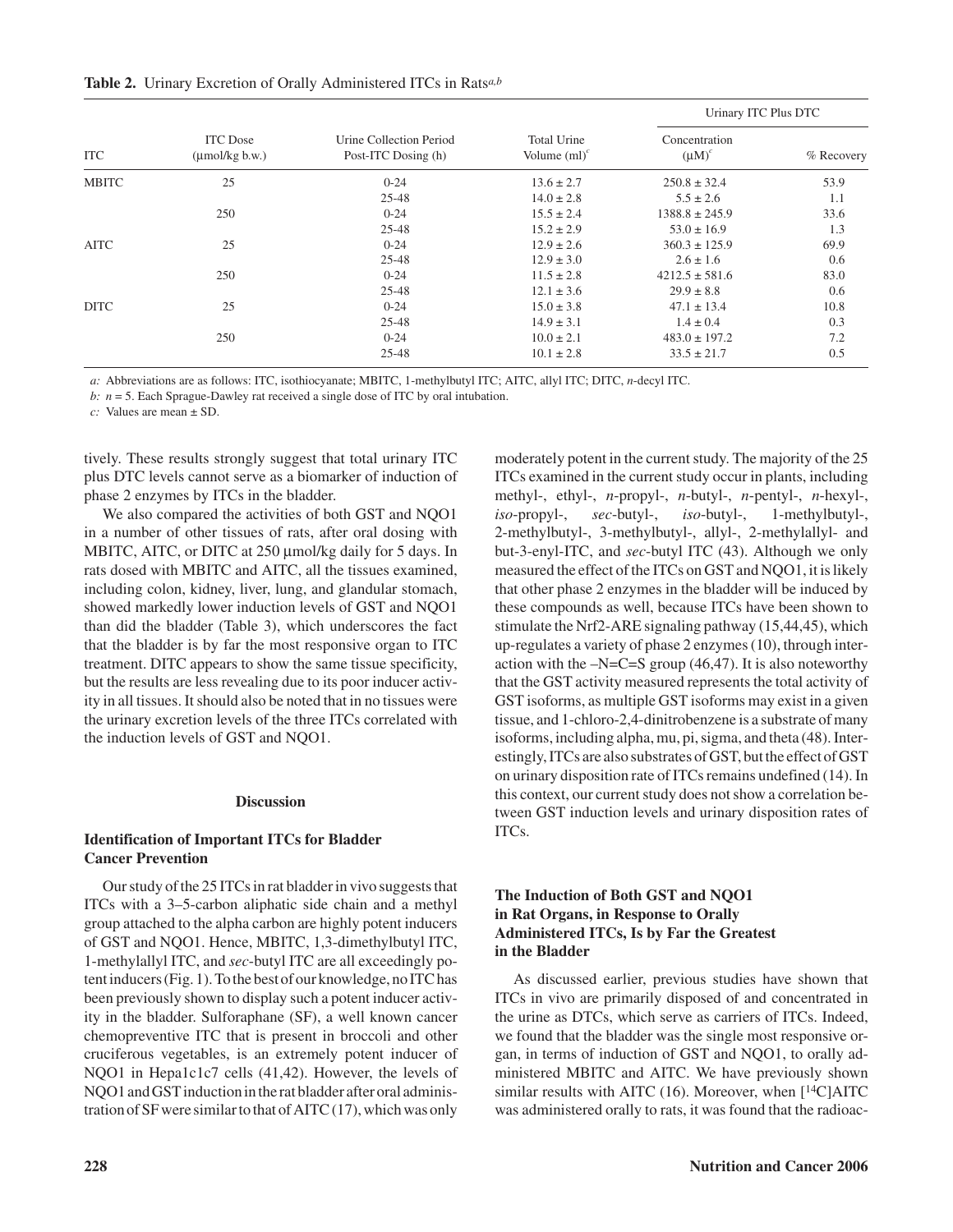**Table 3.** Induction of GST and NQO1 in Rat Organs by Orally Administered ITCs

|                                     | Enzyme           | Ratio of Specific Enzyme Activity (treated/control) |                |                |                |                |                |
|-------------------------------------|------------------|-----------------------------------------------------|----------------|----------------|----------------|----------------|----------------|
| ITC (250 µmol/kg, daily $\times$ 5) |                  | Bladder                                             | Colon          | Kidney         | Liver          | Lungs          | Stomach        |
| MBITC                               | <b>GST</b>       | $5.70 \pm 1.4*$                                     | $1.22 \pm 0.1$ | $1.06 \pm 0.1$ | $1.21 \pm 0.2$ | $1.25 \pm 0.1$ | $1.27 \pm 0.1$ |
|                                     | NO <sub>O1</sub> | $7.95 \pm 1.9*$                                     | $2.07 \pm 0.7$ | $1.52 \pm 0.3$ | $1.52 \pm 0.5$ | $1.51 \pm 0.1$ | $1.70 \pm 0.3$ |
| <b>AITC</b>                         | <b>GST</b>       | $2.50 \pm 0.4*$                                     | $1.04 \pm 0.1$ | $1.22 \pm 0.2$ | $1.09 \pm 0.1$ | $1.07 \pm 0.1$ | $1.44 \pm 0.1$ |
|                                     | NO <sub>O1</sub> | $5.10 \pm 0.5^*$                                    | $1.63 \pm 0.2$ | $1.68 \pm 0.8$ | $1.48 \pm 0.4$ | $1.58 \pm 0.7$ | $2.33 \pm 0.3$ |
| DITC.                               | <b>GST</b>       | $1.20 \pm 0.1$                                      | $1.15 \pm 0.1$ | $1.17 \pm 0.1$ | $1.15 \pm 0.1$ | $1.11 \pm 0.1$ | $1.02 \pm 0.2$ |
|                                     | NO <sub>O1</sub> | $2.00 \pm 0.1*$                                     | $2.20 \pm 0.7$ | $1.19 \pm 0.5$ | $1.57 \pm 0.5$ | $1.06 \pm 0.1$ | $1.25 \pm 0.2$ |

*a:* Abbreviations are as follows: GST, glutathione S-transferase; NQO1, NAD(P)H:quinone oxidoreductase 1; ITC, isothiocyanate; MBITC, 1-methylbutyl ITC; AITC, allyl ITC; DITC, *n*-decyl ITC.

*b:* Each rat was dosed by oral intubation with an ITC at the indicated dose for 5 days. The rats were killed 24 h after the last dose, and the organs were removed and assessed for specific activity of GST and NQO1. The results are expressed as the ratio of specific enzyme activity (the activity in ITC-treated organ is divided by that in vehicle-treated organ). In the case of stomach, only the glandular portion was examined. The results of bladder are presented in Fig. 1, but are shown here again for purpose of comparison.

*c*: Each value indicated by an asterisk (\*) is significantly different from other values in the same row ( $P < 0.05$ ), except for the NQO1 value in the bladder of DITC-treated rats, which is only significantly different from those in the kidney, lung, and stomach (*P* < 0.05).

tivity in the bladder was markedly higher than that in other organs (21). These findings therefore indicate that the cancer chemopreventive activity of ITCs is selectively delivered to the bladder through urinary disposition. Because the induction of both GST and NQO1 is dramatically higher in the bladder than in any other organ, especially with MBITC, it is likely that the ITC dose may be reduced to a level that still allows significant induction of phase 2 enzymes in the bladder but avoids potential systemic toxicity of the compound. This consideration is important because chemopreventive agents are typically administered to humans over a prolonged period of time, and the potential toxicity of such agents must be minimized.

## **Cell-Based In Vitro Bioassays Failed to Predict the In Vivo Phase 2 Enzyme Inducing Activity of ITCs in the Bladder**

Although cell-based bioassays have been widely used to screen and identify inducers of phase 2 enzymes, much to our surprise, assays utilized in the current study failed to predict the relative phase 2 enzyme-inducing activity of ITCs in the bladder in vivo. This was true in all of the three cell lines examined: rat bladder NBT-II cells, human bladder UM-UC-3, and mouse liver Hepa1c1c7 cells (Fig. 2 and 3). The microtiter plate-based assay using NQO1 in Hepa1c1c7 cells as a representative of phase 2 enzymes has been widely used to screen for inducers of phase 2 enzymes (25). Moreover, our studies also show that the response range of GST and/or NQO1 to the ITCs in the cultured cells was much smaller than that in the rat bladder and that relative ITC potency may differ somewhat among cell lines. Our results therefore reveal the limitation of cell-based bioassays in identifying ITCs as inducers of phase 2 enzymes in vivo and question the relevance of prior studies describing the effects of ITCs using cultured cells.

## **Total Urinary Excretion Level of ITC Plus DTC Is Not a Biomarker of Phase 2 Enzyme Induction by Orally Administered ITCs In Vivo**

In the current study, urinary excretion of ITC metabolites, expressed as total ITC plus DTC levels, were measured by the cyclocondensation assay, which detects both free ITCs and their metabolites (DTCs) formed in the mercapturic acid pathway. Many previous studies have shown that ITCs are excreted in the urine principally as NAC conjugates in humans and rats (18,49,50). NAC-ITCs themselves are not believed to directly cause induction of phase 2 enzymes, because cellular uptake of intact NAC-ITCs appears to be very limited (51). Rather, they can dissociate to the parent ITCs (19) and therefore act as carriers of ITCs. In fact, a recent report by Hwang and Jeffery (52) showed the NAC conjugate of SF was slightly more potent than SF itself in inducing NQO1 in Hepa1c1c7 cells, suggesting that NAC-ITCs may potentiate the chemopreventive activity of ITCs by suppressing their degradation (ITCs are reactive electrophiles) and prolonging their interaction with cells. We have previously shown that total intracellular accumulation levels of ITC plus DTC predicts the phase 2 enzyme inducer activity of ITCs in a number of cultured cell lines (34,53). Our current finding that total urinary excretion levels of ITC plus DTC do not correlate with the induction of GST and NQO1 in the bladder in these rats may suggest that the dissociation rates of NAC-ITCs to free ITCs in the urine vary, and consequently the potency of induction by NAC conjugates may not parallel that of their cognate ITCs because urine storage time in the bladder is limited.

In addition, the lack of association between the urinary ITC plus DTC levels and the induction of GST and NQO1 in the bladder may also be related to the urinary excretion kinetics of ITC plus DTC. Previous studies suggest that more lipophilic ITCs are eliminated more slowly and to a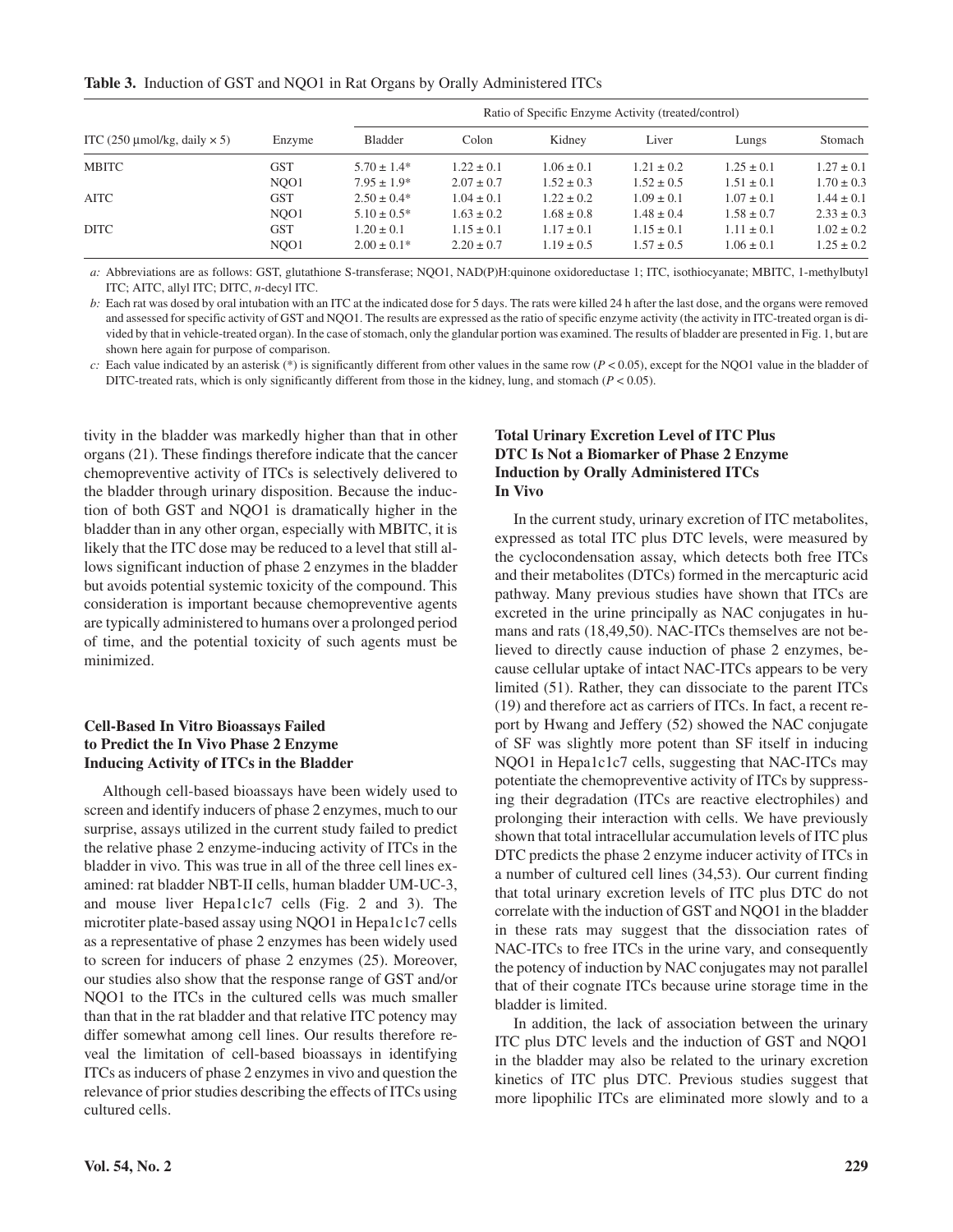lesser extent in the urine (38,40,54). Although we have not experimentally compared the lipophilicities of MBITC, AITC, and DITC, a reasonable assumption is that they rank in the following order, based on their chemical structures: DITC > MBITC > AITC. This correlates well with total urinary excretion levels of ITC plus DTC (Table 2). It is therefore possible that the urinary excretion rates of ITC plus DTC may follow the order of AITC > MBITC > DITC, which could mean that the overall exposure of the bladder to AITC might be lower than to MBITC when each compound is administered orally at the same dose. It is also likely that highly lipophilic ITCs such as DITC may have low gastrointestinal absorption and high fecal elimination. Further studies are needed to clarify the reason for differential potency of ITCs in the bladder.

It is also noteworthy that urinary ITC plus DTC concentrations were extremely high when the rats were dosed with 250 µmol ITC/kg, especially in the cases of AITC and MBITC (Table 2). Even when the ITC dose was reduced to 25 µmol/kg, the average total urinary ITC plus DTC concentrations in the first 24 h post-dosing were 360  $\mu$ M (AITC) and 251 µM (MBITC), respectively. Considering that ITCs at 10–100 µM can cause retardation of cell growth and even cell death in cultured cell lines (14,55), future studies are warranted to address what urinary ITC plus DTC concentrations are safe and non-toxic to the urinary bladder, particularly the epithelium. However, it is likely that much higher urinary ITC plus DTC concentration may be needed to produce effects in vivo similar to those seen in cultured cells in vitro, because the bladder epithelium is normally impermeable and is covered by a protective layer of glycosaminoglycan. Humans are normally exposed to much lower ITC doses, as daily intake of total ITCs, based on a measurement of urinary ITC plus DTC or a dietary questionnaire, was estimated to be 10–100 µmol per person (38,56,57), although humans are exposed to ITCs over a much longer time period than the rats employed in the present experiments. Whether these dose levels of ITC provide protection in the bladder is unknown, but Michaud et al. (58) reported that consumption of cruciferous vegetables, which are rich in ITCs, was inversely correlated with bladder cancer risk.

#### **Acknowledgments and Notes**

Supported in part by National Cancer Institute Grants CA 80962 and CA100623 (USA), and Waikato Medical Research Foundation (New Zealand). The authors thank Dr. Warren Davis for facilitating the shipment of specimens used in this study and Dr. Albena T. Dinkova-Kostava for critical reading of this manuscript. Address correspondence to Dr. Yuesheng Zhang, Department of Chemoprevention, Roswell Park Cancer Institute, Elm and Carlton Streets, Science 711, Buffalo, New York 14263. Phone:716–845–3097. FAX: 716–845–1144. E-mail: yuesheng.zhang@ roswellpark.org.

Submitted 18 October 2005; accepted in final form 2 March 2006.

#### **References**

- 1. Kensler TW: Chemoprevention by inducers of carcinogen detoxication enzymes. *Environ Health Perspect* **4**(Suppl), 965–970, 1997.
- 2. Kensler TW and Talalay P: Inducers of enzymes that protect against carcinogens and oxidants. In *Cancer Chemoprevention, Vol 1, Promising Cancer Chemoprevention Agents,* Kelloff GJ, Hawk ET, and Sigman CC (eds). Totowa, NJ: Humana Press, 2004, pp 3–20.
- 3. Schulz WA, Krummeck A, Rosinger I, Eickelmann P, Neuhaus C, et al.: Increased frequency of a null-allele for NAD(P)H:quinone oxidoreductase in patients with urological malignancies. *Pharmacogenetics* **7,** 235–239, 1997.
- 4. Georgiou I, Filiadis IF, Alamanos Y, Bouba I, Giannakopoulos X, et al.: Glutathione S-transferase null genotypes in transitional cell bladder cancer: a case-control study. *Eur Urol* **37,** 660–664, 2000.
- 5. Toruner GA, Akyerli C, Ucar A, Aki T, Atsu N, et al.: Polymorphisms of glutathione S-transferase genes (GSTM1, GSTP1 and GSTT1) and bladder cancer susceptibility in the Turkish population. *Arch Toxicol* **75,** 459–464, 2001.
- 6. Salagovic J, Kalina L, Habalova V, Hrivnak M, Valansky L, et al.: The role of human glutathione S-transferases M1 and T1 in individual susceptibility to bladder cancer. *Physiol Res* **48,** 465–471, 1999.
- 7. Komiya Y, Tsukino H, Nakao H, Kuroda Y, Imai H, et al.: Human glutathione S-transferase A1 polymorphism and susceptibility to urothelial cancer in the Japanese population. *Cancer Lett* **221,** 55–59, 2005.
- 8. Moon RC, Kelloff GJ, Detrisac CJ, Steele VE, Thomas CF, et al.: Chemoprevention of OH-BBN-induced bladder cancer in mice by oltipraz, alone and in combination with 4-HPR and DFMO. *Anticancer Res* **14,** 5–11, 1994.
- 9. Lida K, Itoh K, Kumagai Y, Oyasu R, Hattori K, et al.: Nrf2 is essential for the chemopreventive efficacy of oltipraz against urinary bladder carcinogenesis. *Cancer Res* **64,** 6424–6431, 2004.
- 10. Zhang Y and Gordon GB: A strategy for cancer prevention: stimulation of the Nrf2-ARE signaling pathway. *Mol Cancer Ther* **3,** 885–893, 2004.
- 11. Zhang Y and Talalay P: Anticarcinogenic activities of organic isothiocyanates: chemistry and mechanisms. *Cancer Res* **54**(Suppl), 1976–1981, 1994.
- 12. Hecht SS: Inhibition of carcinogenesis by isothiocyanates. *Drug Metab Rev* **32,** 395–411, 2000.
- 13. Conaway CC, Yang Y, and Chung F-L: Isothiocyanates as cancer chemopreventive agents: their biological activities and metabolism in rodents and humans. *Curr Drug Metab* **3,** 233–255, 2002.
- 14. Zhang Y: Cancer-preventive isothiocyanates: measurement of human exposure and mechanism of action. *Mutation Res* **555,** 173–190, 2004.
- 15. Kaum YS, Jeong WS, and Kong ANT: Chemoprevention by isothiocyanates and their underlying molecular signaling mechanisms. *Mutation Res* **555,** 191–202, 2004.
- 16. Munday R and Munday CM: Selective induction of phase II enzymes in the urinary bladder of rats by allyl isothiocyanate, a compound derived from *Brassica* vegetables. *Nutr Cancer* **44,** 52–59, 2002.
- 17. Munday R and Munday CM: Induction of phase II detoxification enzymes in rats by plant-derived isothiocyanates: comparison of allyl isothiocyanate with sulforaphane and related compounds. *J Agric Food Chem* **52,** 1867–1871, 2004.
- 18. Brusewitz G, Cameron BD, Chasseaud LF, Gorler K, Hawkins DR, et al.: The metabolism of benzyl isothiocyanate and its cysteine conjugate. *Biochem J* **162,** 99–107, 1977.
- 19. Conaway CC, Krzeminski J, Amin S, and Chung FL: Decomposition rates of isothiocyanate conjugates determine their activity as inhibitors of cytochrome p450 enzymes. *Chem Res Toxicol* **14,** 1170–1176, 2001.
- 20. Tang L and Zhang Y: Isothiocyanates in the chemoprevention of bladder cancer. *Curr Drug Metab* **5,** 193–201, 2004.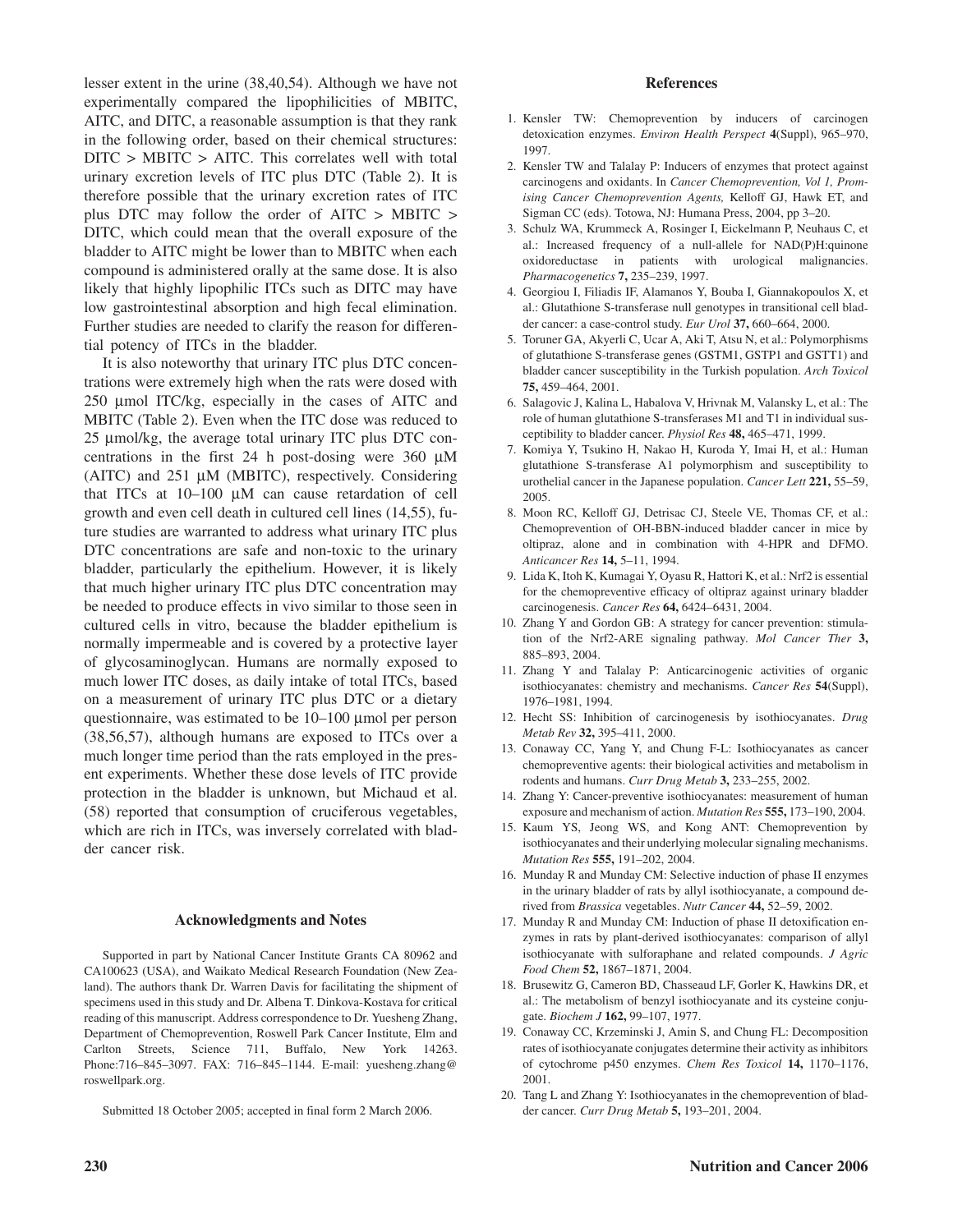- 21. Bollard M, Stribbling S, Mitchell S, and Caldwell J: The disposition of allyl isothiocyanate in the rat and mouse. *Food Chem Toxicol* **35,** 933–943, 1997.
- 22. Prochaska HJ and Santamaria AB: Direct measurement of NAD(P)H:quinone reductase from cells cultured in microtiter wells: a screen assay for anticarcinogenic enzyme inducers. *Anal Biochem* **169,** 328–336, 1988.
- 23. Zhu M and Fahl WE: Development of a green fluorescent protein microplate assay for the screening of chemopreventive agents. *Anal Biochem* **287,** 210–217, 2000.
- 24. Brooks JD, Goldberg MF, Nelson LA, Wu D, and Nelson WG: Identification of potential prostate cancer preventive agents through induction of quinone reductase in vitro. *Cancer Epidemiol Biomark Prev* **11,** 868–875, 2002.
- 25. Fahey JW, Dinkova-Kostova AT, Stephenson KK, and Talalay P: The "Prochaska" microtiter plate bioassay for inducers of NQO1. *Meth Enzymol* **382,** 243–258, 2004.
- 26. Li G, Tajima H, and Ohtani T: An improved procedure for the preparation of isothiocyanates from primary amines by using hydrogen peroxide as the dehydrosulfurization reagent. *J Org Chem* **62,** 4539–4540, 1997.
- 27. Drobnica L, Kristián P, and Augustin J: The chemistry of the –NCS group. In *The Chemistry of Cyanates and their Thio Derivatives, Part 2*, Patai S (ed). Chichester, UK: John Wiley, 1977, pp 1003–1221.
- 28. Kjaer A, Rubinstein K, and Jensen KA: Unsaturated five-carbon/isothiocyanates. *Acta Chem Scand* **7,** 518–527, 1953.
- 29. Bruson HA and Eastes JW: Action of sulfuric acid upon unsaturated isothiocyanates: mercaptothiazolines. *J Am Chem Soc* **59,** 2011–2013, 1937.
- 30. Kjaer A and Jensen RB: *iso*Thiocyanates XX. 4-Pentenyl *iso*thiocyanate, a new mustard oil occurring as a glucoside (glucobrassicanapin) in nature. *Acta Chem Scand* **10,** 1365–1371, 1956.
- 31. Tang L and Zhang Y: Dietary isothiocyanates inhibit the growth of human bladder carcinoma cells. *J Nutr* **134,** 2004–2010, 2004.
- 32. Li J, Yao S, and Zhang Y: The role of c-Jun in the AP-1 activation induced by naturally occurring isothiocyanates. *Food Chem Toxicol* **43,** 1373–1380, 2005.
- 33. Fahey JW, Zhang Y, and Talalay P: Broccoli sprouts: an exceptionally rich source of inducers of enzymes that protect against chemical carcinogens. *Proc Natl Acad Sci USA* **94,** 10367–10372, 1997.
- 34. Ye L and Zhang Y: Total intracellular accumulation levels of dietary isothiocyanates determine their activity in elevation of cellular glutathione and induction of Phase 2 detoxification enzymes. *Carcinogenesis* **22,** 1987–1992, 2001.
- 35. Ernster L: DT diaphorase. *Meth Enzymol* **10,** 309–317, 1967.
- 36. Habig WH, Pabst MJ, and Jakoby WB: Glutathione S-transferases. The first enzymatic step in mercapturic acid formation . *J Biol Chem* **249,** 7130–7139, 1974.
- 37. Zhang Y, Wade KL, Prestera T, and Talalay P: Quantitative determination of isothiocyanates, dithiocarbamates, carbon disulfide, and related thiocarbonyl compounds by cyclocondensation with 1,2-benzenedithiol. *Anal Biochem* **239,** 160–167, 1996.
- 38. Shapiro TA, Fahey JW, Wade KL, Stephenson KK, and Talalay P: Human metabolism and excretion of cancer chemoprotective glucosinolates and isothiocyanates of cruciferous vegetables. *Cancer Epidemiol Biomark Prev* **7,** 1091–1100, 1998.
- 39. Chung FL, Jiao D, Getahun SM, and Yu MC: A urinary biomarker for uptake of dietary isothiocyanates in humans. *Cancer Epidemiol Biomark Prev* **7,** 103–108, 1998.
- 40. Ye L, Dinkova-Kostova AT, Wade KL, Zhang Y, Shapiro TA, et al.: Quantitative determination of dithiocarbamates in human plasma, serum, erythrocytes and urine: pharmacokinetics of broccoli sprout isothiocyanates in humans. *Clin Chim Acta* **316,** 43–53, 2002.
- 41. Zhang Y, Talalay P, Cho CG, and Posner GH: A major inducer of anticarcinogenic protective enzymes from broccoli: isolation and elucidation of structure. *Proc Natl Acad Sci USA* **89,** 2399–2403, 1992.
- 42. Posner GH, Cho CG, Green JV, Zhang Y, and Talalay P: Design and synthesis of bifunctional isothiocyanate analogs of sulforaphane: correlation between structure and potency as inducers of anticarcinogenic detoxication enzymes. *J Med Chem* **37,** 170–176, 1996.
- 43. Fahey JW, Zalcmann AT, and Talalay P: The chemical diversity and distribution of glucosinolates and isothiocyanates among plants. *Phytochem* **56,** 5–51, 2001.
- 44. Dinkova-Kostova AT, Fahey JW, and Talalay P: Chemical structures of inducers of nicotinamide quinone oxidoreductase (NQO1). *Methods Enzymol* **382,** 423–448, 2004.
- 45. Holtzclaw WD, Dinkova-Kostova AT, and Talalay P: Protection against electrophile and oxidative stress by induction of phase 2 genes: the quest for the elusive sensor that responds to inducers. *Adv Enzyme Regul* **44,** 335–367, 2004.
- 46. Dinkova-Kostova AT, Holtzclaw WD, Cole RN, Itoh K, Wakabayashi N, et al.: Direct evidence that sulfhydryl groups of Keap1 are the sensors regulating induction of phase 2 enzymes that protect against carcinogens and oxidants. *Proc Natl Acad Sci USA* **99,** 11908–11913, 2002.
- 47. Wakabayashi N, Dinkova-Kostova AT, Holtzclaw WD, Kang M-I, Kobayashi A, et al.: Protection against electrophile and oxidant stress by induction of the phase 2 response: Fate of cysteines of the Keap1 sensor modified by inducers. *Proc Natl Acad Sci USA* **101,** 2040–2045, 2004.
- 48. Hayes JD and Pulford DJ: The glutathione S-transferase supergene family: regulation of GST\* and the contribution of the isoenzymes to cancer chemoprotection and drug resistance. *Crit Rev Biochem Mol Biol* **30,** 445–600, 1995.
- 49. Mennicke WH, Gorler K, Krumbiegel G, Lorenz D, and Rittmann N: Studies on the metabolism and excretion of benzyl isothiocyanate in man. *Xenobiotica* **18,** 441–447, 1988.
- 50. Chung FL, Morse MA, Eklind KI, and Lewis J: Quantitation of human uptake of the anticarcinogenic phenethyl isothiocyanate after a watercress meal. *Cancer Epidemiol Biomark Prev* **1,** 383–388, 1992.
- 51. Zhang Y: Role of glutathione in the accumulation of anticarcinogenic isothiocyanates and their glutathione conjugates by murine hepatoma cells. *Carcinogenesis* **21,** 1175–1182, 2000.
- 52. Hwang ES and Jeffery EH: Induction of quinone reductase by sulforaphane and sulforaphane N-acetylcysteine conjugate in murine hepatoma cells. *J Med Food* **8,** 198–203, 2005.
- 53. Zhang Y and Talalay P: Mechanism of differential potencies of isothiocyanates as inducers of anticarcinogenic phase 2 enzymes. *Cancer Res* **58,** 4632–4639, 1998.
- 54. Conaway CC, Jiao D, Kohri T, Liebes L, and Chung FL: Disposition and pharmacokinetics of phenethyl isothiocyanate and 6-phenylhexyl isothiocyanate in F344 rats. *Drug Metab Dispo* **27,** 13–20, 1999.
- 55. Zhang Y, Yao S, and Li J: Vegetable-derived isothiocyanates: antiproliferative activity and mechanism of action. *Proc Nutr Soc* **65,** 68–75, 2006.
- 56. Fowke JH, Hebert JR, and Fahey JW: Urinary excretion of dithiocarbamates and self-reported cruciferous vegetable intake: application of the "method of triads" to a food-specific biomarker. *Public Health Nutr* **5,** 791–799, 2002.
- 57. Seow A, Shi CY, Chung FL, Jiao D, Hankin JH, et al.: Urinary total isothiocyanates (ITC) in a population-based sample of middle-aged and older Chinese in Singapore: relationship with dietary total ITC and glutathione S-transferase M1/T1/P1 genotypes. *Cancer Epidemiol Biomark Prev* **7,** 775–781, 1998.
- 58. Michaud DC, Spiegelman D, Clinton SK, Rimm EB, Willett WC, et al.: Fruit and vegetable intake and incidence of bladder cancer in a male prospective cohort. *J Natl Cancer Inst* **91,** 605–613, 1999.